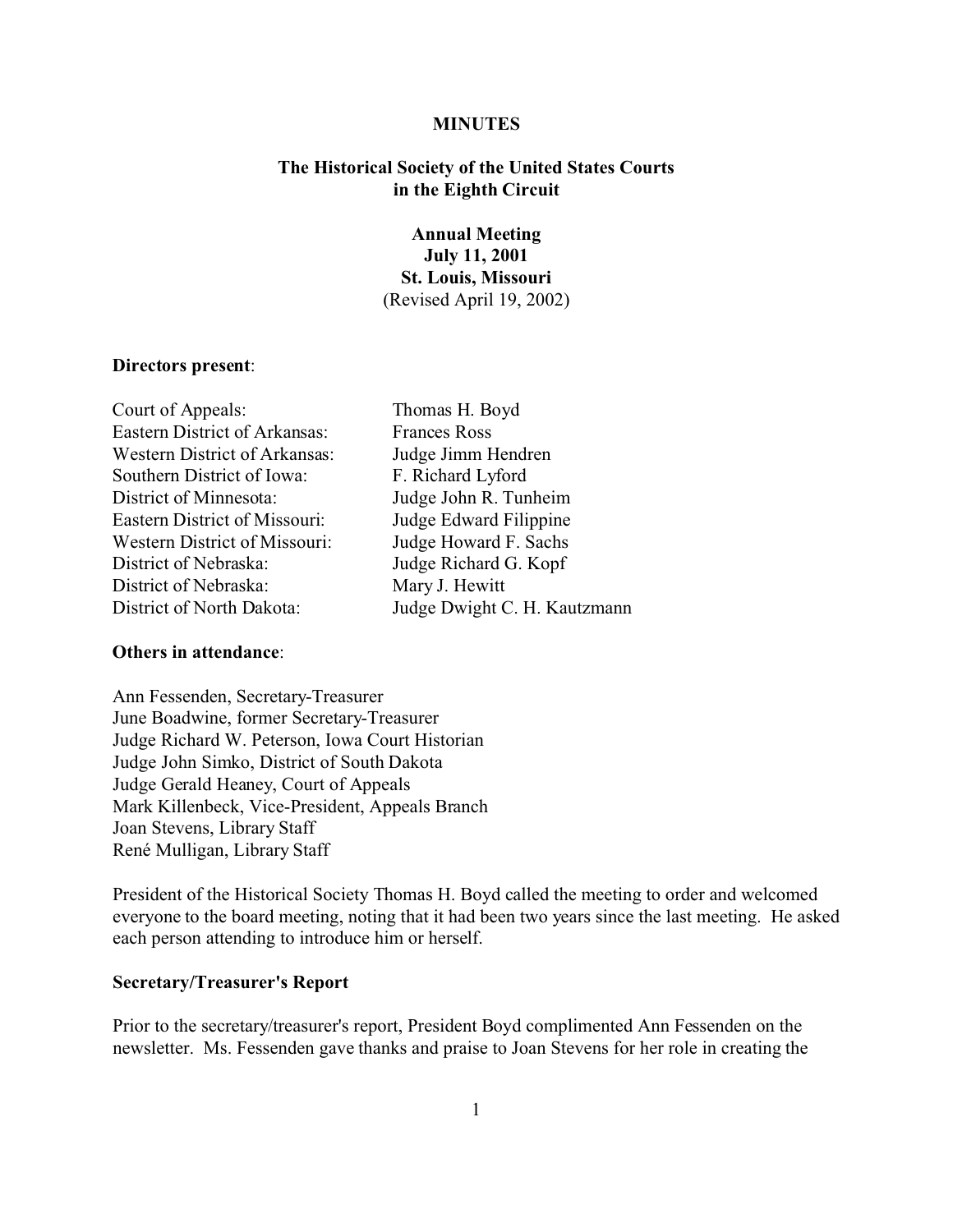newsletter. Ms. Fessenden distributed copies of the 1999 Historical Society Minutes and indicated that the Minutes needed to be approved. She noted that the Historical Society should meet annually; and that a conference call meeting should have taken place in 2000, however she was unable to arrange it. Ms. Fessenden apologized to the board members, explaining the unusual circumstances in the year 2000 (primarily the move to the new St. Loiuis courthouse), which prevented her from arranging the conference call. President Boyd asked for any corrections, additions, and/or deletions to the 1999 Minutes. A motion was made to adopt the 1999 Minutes; it was seconded; all responded favorably; and the 1999 Historical Society Minutes were approved.

Ms. Fessenden remarked that little financial activity had occurred in 1999 and 2000. The only expenses were postage, supplies and other administrative expenses. No new monies had been deposited in the accounts other than accrued interest. No new membership dues to report.

Ms. Fessenden brought to the attention of the Board the substantial amount of money in the Historical Society's certificate of deposit. She suggested that because the checking and savings account balances were low, perhaps taking the interest out of the certificate of deposit and moving it to the other accounts, might prove to be beneficial. There were no objections to this plan.

Ms. Fessenden requested that members check their addresses and phone numbers on the Board listings and notify her of any changes in the branch representatives on the Board. She reminded the Board that their branches' annual reports are now due and that she hoped to send these and the minutes by the end of August, 2001.

# **Reports from Branches**

President Boyd asked for a report from each branch on its activities.

# *Court of Appeal***s**

Speaking on behalf of the Court of Appeals branch, President Boyd indicated that Professor Jeffrey Morris was nearing completion of the draft of the History of the Eighth Circuit. Also, the branch prepared a preface to the Eighth Circuit Practice Manual. The Court of Appeals Branch was continuing to co-sponsor an essay competition, and prepared items for the Society's newsletter.

# *Eastern Arkansas*

Ms. Ross reported that oral histories are nearing completion. Thus far, they have completed 13 out of 16 interviews for biographical essays.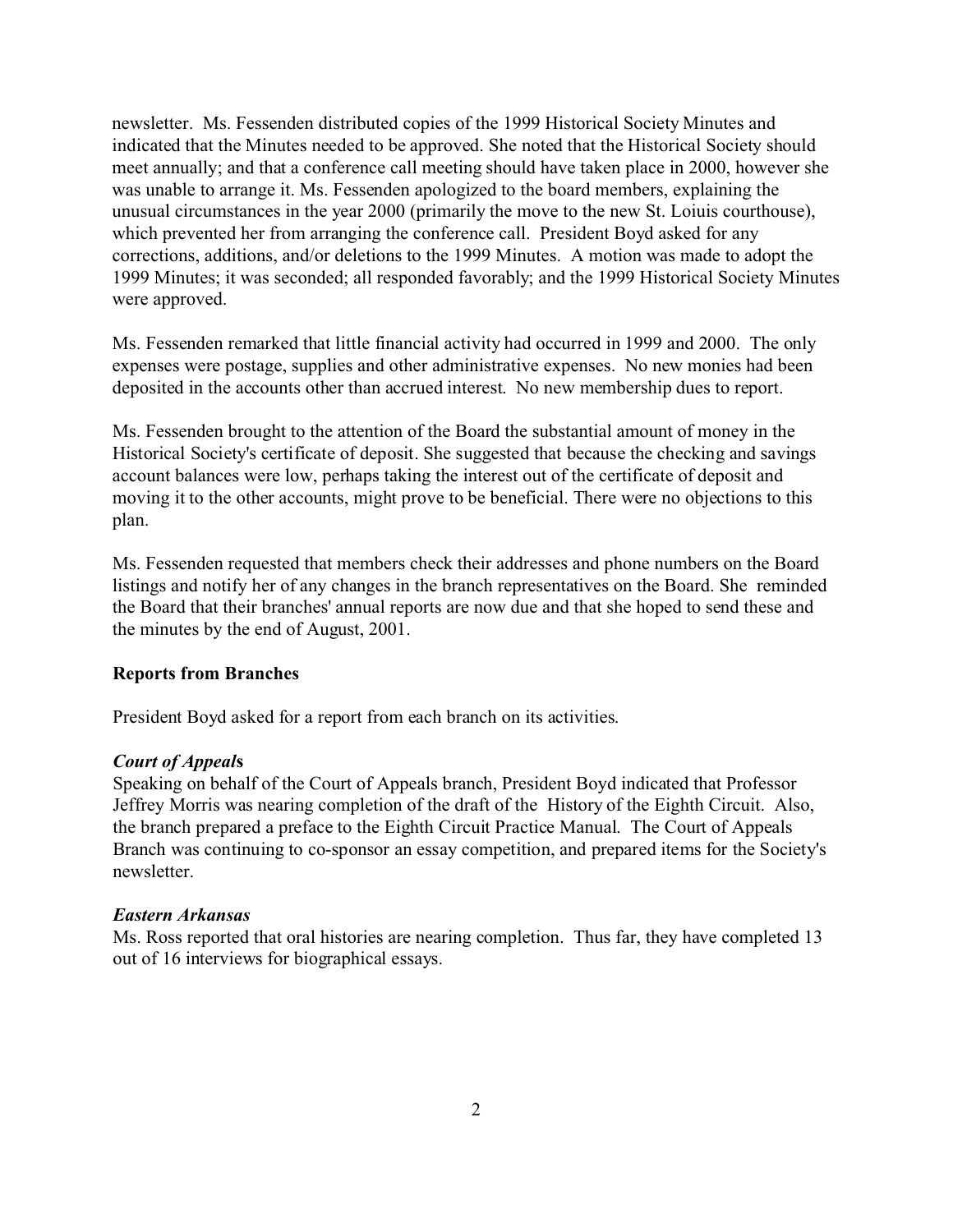## *Western Arkansas*

Judge Hendren reported that on August 2, 2001, the federal courthouse in Harrison, Arkansas, will be named for the Honorable J. Smith Henley. Also, they recently had a Court group picture taken.

## *Minnesota*

Judge Tunheim reported that a number of projects are in the works, namely, standardized practice among judges regarding preservation of their papers; activity in getting information ready for court's website; and working on planning a judicial milestone exhibit. GSA acquired funding to renovate the courthouse in Fergus Falls. The Historical Society will help insure that it is done with historical accuracy. Oral histories on all newer judges have been finished.

### *Nebraska*

Ms. Hewitt reported a drastic drop in membership and said they will try to encourage all to maintain their membership. Professor Wunder continues working on the written history of the Nebraska branch, anticipating a summer, 2003 completion. The resultant book will be published, probably by the University of Nebraska Press. To recoup funds, a signing will take place. All Board members will be invited.

# *South Dakota*

Judge Simko reported that Judge Jones' secretary, Peggy Teslow, gathered pictures and memorabilia that are on display, and may have the beginnings of a book.

### *North Dakota*

Judge Kautzmann reported that the Grand Forks courthouse will be renamed the *Ronald N. Davies Federal Building and United States Courthouse*. In approximately 90 days, the written histories of all Fargo judges will be completed. The book will be published and sold in the state museum. Ardell Tharaldson, a law clerk, is the author.

### *Eastern Missouri*

Judge Filippine reported that the videotapes of senior judges have been on hold due to the move. Judge Filippine encouraged all Board members to view the Curry murals, the Harry Blackmun display and the Eagleton display at the new Eagleton Courthouse. The learning center will be on line in a year or so. Non-appropriated funds are being used for the learning center, which is basically a non-for-profit corporation run by lawyers. Also, a 17-minute film on the building construction of the Eagleton Courthouse will be shown in connection with the official dedication of the Harry Blackmun Rotunda, which will take place today, July 11, 2001, at 4:30 p.m.

### *Western Missouri*

Judge Sachs reported no new projects. Their objective is to have a display/learning center similar to that planned for St. Louis. They need to develop a more definite plan before soliciting funds from the Bar.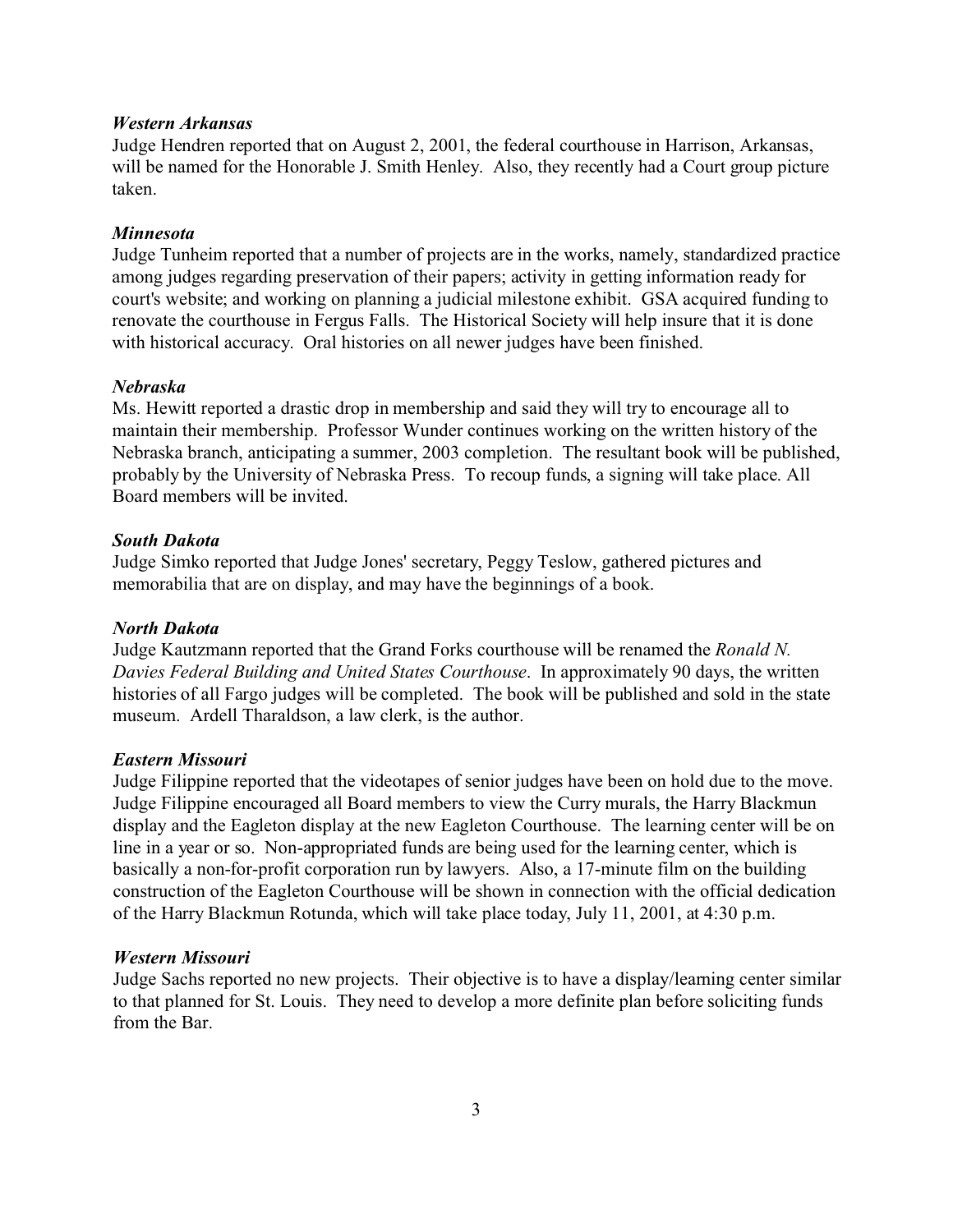### *Northern Iowa*

President Boyd reported he had received a letter from Eric Lam who could not attend. Mr. Lam reported that Judge O'Brien has completed a draft history of the federal judiciary in the Northern District.

## **Reports on Ongoing Projects**

President Boyd reported on the state and federal historical society meeting he had attended. This year's conference will take place September 13, 14, 15 in Indianapolis. President Boyd indicated that we have been invited to participate in this historical society conference, and that he will attend. President Boyd also indicated that he will make copies of information from the Indianapolis conference for any interested Board member.

President Boyd further reported on the 8<sup>th</sup> Circuit History, authored by Professor Morris. The original plan calls for 7 chapters. Six chapters are completed. The  $7<sup>th</sup>$  chapter will be shorter than any of the first six. The draft will be finalized at the end of this month.

President Boyd also reported that a collection of  $8<sup>th</sup>$  Circuit briefs is being maintained at the University of Iowa, beginning as far back as 1890. Few have been available and accessible to scholars in the past. They are valuable for substantive purposes and the briefs themselves reveal how lawyers operated at the turn of the century. The hope is that the Society may be able to find some way to help support this collection in Iowa.

Progress is being made in development of the web page. President Boyd thanked Ann Fessenden and Jim Voelker for their successful efforts on this project. Ann Fessenden explained the web page and described sample pages she had distributed. President Boyd noted the potential for recruiting new members through the website. The website address is http://www.ca8.uscourts.gov/library/hist\_society.html

### *Court Historian*

Judge Peterson reported his thoughts on the value of court historians, noting that a court historian is one who is a catalyst to suggest ideas and coordinate and execute projects. Judge Peterson also noted that annual lectures could be given by a court historian.

## **Old Business**

Judge Peterson reported on the "Directors' Manuals" distributed to Board members at the beginning of the meeting. They include bylaws, policies, etc. Judge Peterson hoped the Board members find the manual useful.

### **New Business**

President Boyd would like to have the Historical Society included on the general session program of the next 8th Circuit Judicial Conference. He has discussed this idea with Chief Judge Wollman, who was interested, but it was too late to include this year.